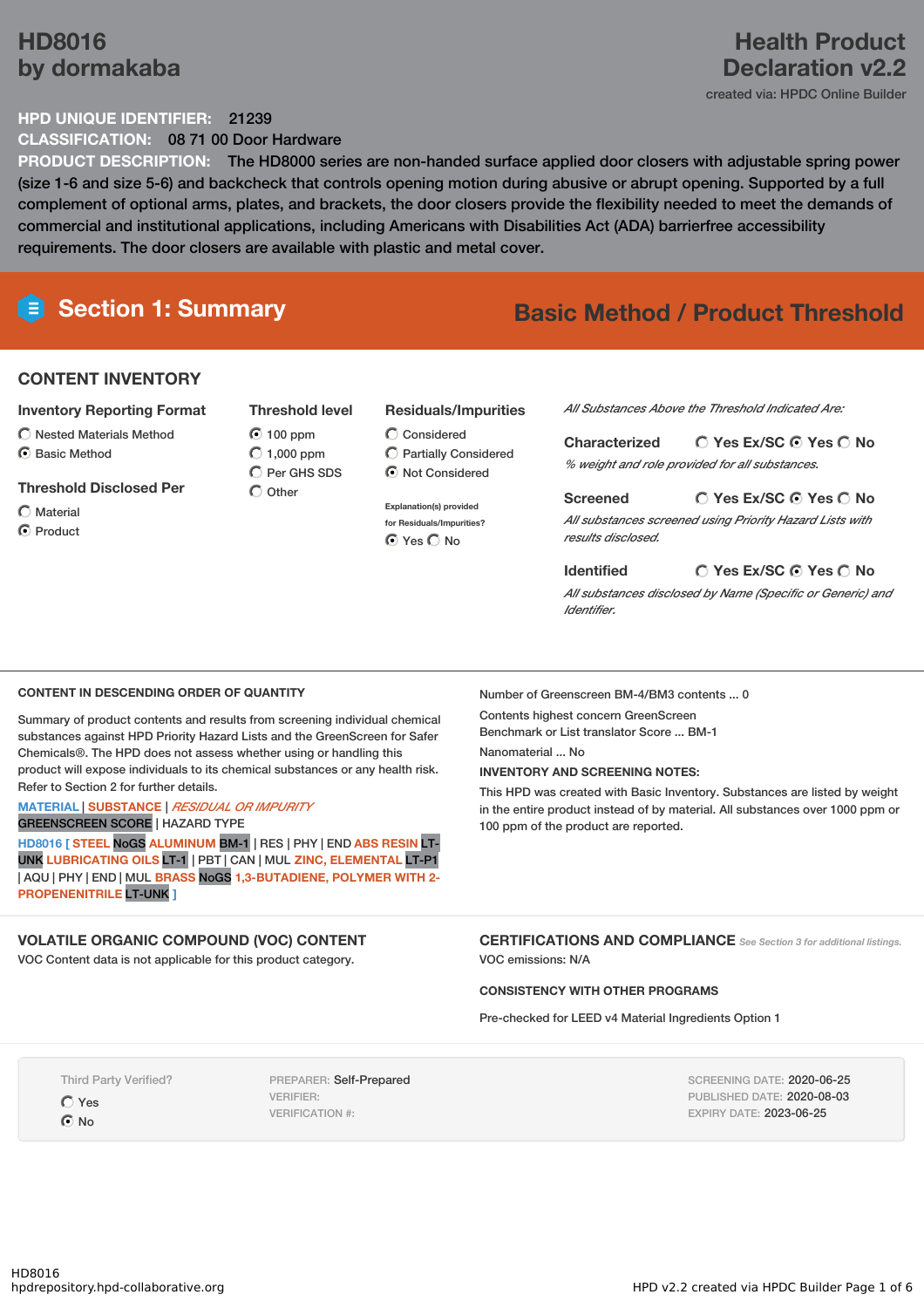This section lists contents in a product based on specific threshold(s) and reports detailed health information including hazards. This *HPD uses the inventory method indicated above, which is one of three possible methods:*

- *Basic Inventory method with Product-level threshold.*
- *Nested Material Inventory method with Product-level threshold*
- *Nested Material Inventory method with individual Material-level thresholds*

Definitions and requirements for the three inventory methods and requirements for each data field can be found in the HPD Open *Standard version 2.2, available on the HPDC website at: [www.hpd-collaborative.org/hpd-2-2-standard](https://www.hpd-collaborative.org/hpd-2-2-standard)*

# **HD8016** PRODUCT THRESHOLD: 100 ppm RESIDUALS AND IMPURITIES CONSIDERED: No RESIDUALS AND IMPURITIES NOTES: No residuals or impurities are expected in these materials at or above the inventory threshold. dormakaba products consist of finished components, and no chemical reactions are needed to develop our products. OTHER PRODUCT NOTES: - **STEEL** ID: **12597-69-2** HAZARD SCREENING METHOD: **Pharos Chemical and Materials Library** HAZARD SCREENING DATE: **2020-06-25** %: **63.8300 - 63.8300** GS: **NoGS** RC: **Both** NANO: **No** SUBSTANCE ROLE: **Hardware** HAZARD TYPE **AGENCY AND LIST TITLES** WARNINGS None found Nowarnings found on HPD Priority Hazard Lists SUBSTANCE NOTES: Piston, steel Ball, spring pin, pin, spring, pinion, washer, needle bearing, retaining ring, spring adjustment screw, bracket, hinge assembly, main arm assembly and screws **ALUMINUM** ID: **7429-90-5** HAZARD SCREENING METHOD: **Pharos Chemical and Materials Library** HAZARD SCREENING DATE: **2020-06-25** %: **26.4200 - 26.4200** GS: **BM-1** RC: **Both** NANO: **No** SUBSTANCE ROLE: **Hardware** HAZARD TYPE AGENCY AND LIST TITLES WARNINGS RESPIRATORY **AOEC** - Asthmagens Asthmagen (Rs) - sensitizer-induced PHYSICAL HAZARD (REACTIVE) EU - GHS (H-Statements) H250 - Catches fire spontaneously if exposed to air PHYSICAL HAZARD (REACTIVE) EU - GHS (H-Statements) H261 - In contact with water releases flammable gases ENDOCRINE TEDX - Potential Endocrine Disruptors Potential Endocrine Disruptor

SUBSTANCE NOTES: Housing, end cap, bearing housing and sex nut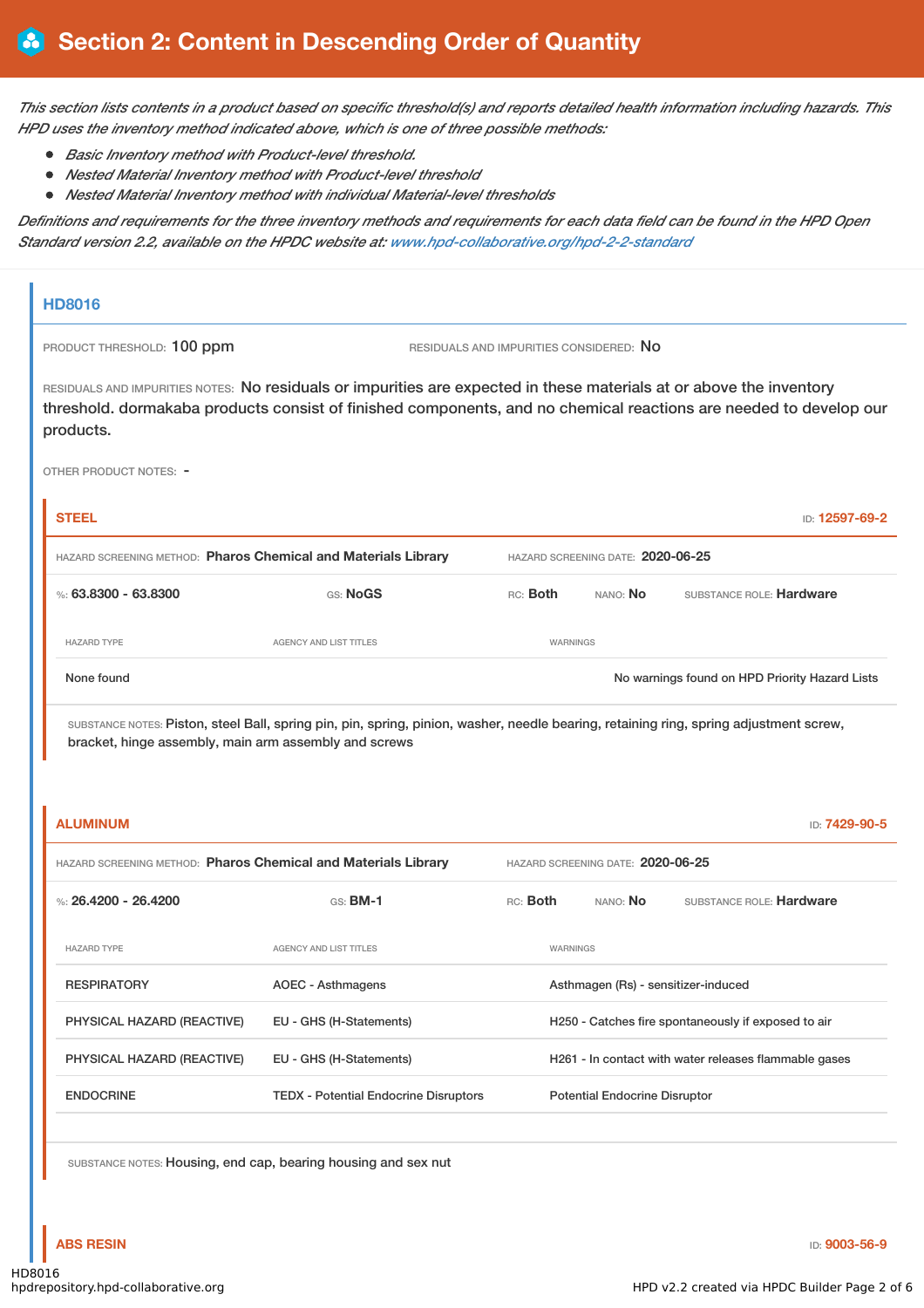| HAZARD SCREENING METHOD: Pharos Chemical and Materials Library |                        | HAZARD SCREENING DATE: 2020-06-25 |                 |                                                |
|----------------------------------------------------------------|------------------------|-----------------------------------|-----------------|------------------------------------------------|
| %: $5.2900 - 5.2900$                                           | <b>GS: LT-UNK</b>      | <b>RC:</b> None                   | NANO: <b>No</b> | SUBSTANCE ROLE: Hardware                       |
| <b>HAZARD TYPE</b>                                             | AGENCY AND LIST TITLES | <b>WARNINGS</b>                   |                 |                                                |
| None found                                                     |                        |                                   |                 | No warnings found on HPD Priority Hazard Lists |
| SUBSTANCE NOTES: Plastic full cover assembly                   |                        |                                   |                 |                                                |

| <b>LUBRICATING OILS</b>                                        |                                   |                                                                                                   | ID: 74869-22-0 |  |
|----------------------------------------------------------------|-----------------------------------|---------------------------------------------------------------------------------------------------|----------------|--|
| HAZARD SCREENING METHOD: Pharos Chemical and Materials Library |                                   | HAZARD SCREENING DATE: 2020-06-25                                                                 |                |  |
| %: $3.9700 - 3.9700$                                           | $GS: LT-1$                        | RC: None<br>NANO: <b>No</b><br>SUBSTANCE ROLE: Lubricant                                          |                |  |
| <b>HAZARD TYPE</b>                                             | <b>AGENCY AND LIST TITLES</b>     | <b>WARNINGS</b>                                                                                   |                |  |
| <b>PBT</b>                                                     | <b>EC - CEPA DSL</b>              | Persistent, Bioaccumulative and inherently Toxic (PBiTH) to<br>humans                             |                |  |
| <b>CANCER</b>                                                  | EU - GHS (H-Statements)           | H350 - May cause cancer                                                                           |                |  |
| <b>CANCER</b>                                                  | <b>EU - REACH Annex XVII CMRs</b> | Carcinogen Category 2 - Substances which should be<br>regarded as if they are Carcinogenic to man |                |  |
| <b>MULTIPLE</b>                                                | ChemSec - SIN List                | CMR - Carcinogen, Mutagen &/or Reproductive Toxicant                                              |                |  |
| <b>CANCER</b>                                                  | <b>EU - Annex VI CMRs</b>         | Carcinogen Category 1B - Presumed Carcinogen based on<br>animal evidence                          |                |  |
| <b>CANCER</b>                                                  | GHS - Australia                   | H350 - May cause cancer                                                                           |                |  |
|                                                                |                                   |                                                                                                   |                |  |

SUBSTANCE NOTES: Closer oil

| ZINC. ELEMENTAL                                                | D: <b>7440-66-6</b> |                                   |                 |                          |
|----------------------------------------------------------------|---------------------|-----------------------------------|-----------------|--------------------------|
| HAZARD SCREENING METHOD: Pharos Chemical and Materials Library |                     | HAZARD SCREENING DATE: 2020-06-25 |                 |                          |
| %∶ 0.3100 - 0.3100                                             | GS: $LT-$ P1        | RC: None                          | nano: <b>No</b> | SUBSTANCE ROLE: Hardware |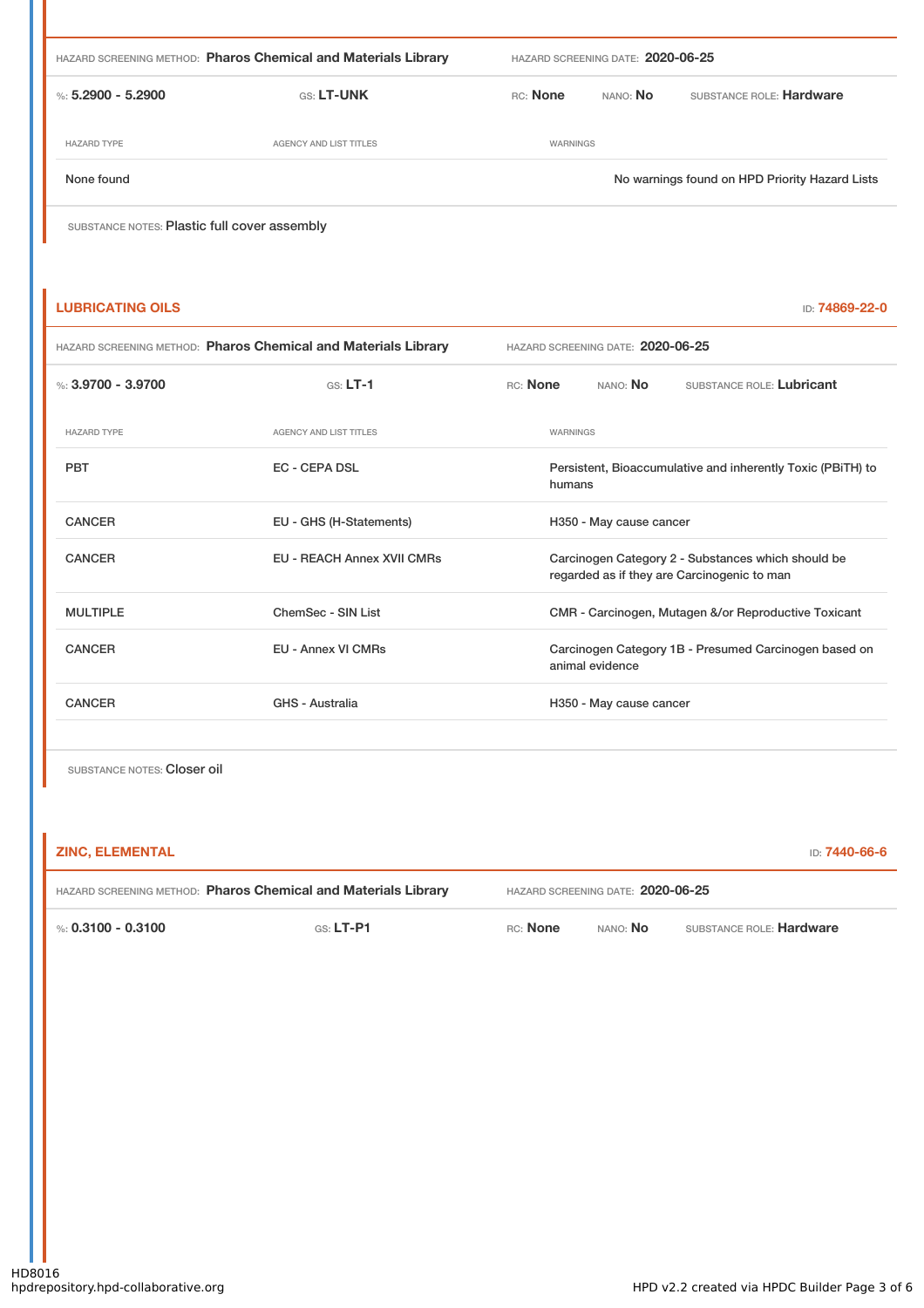| <b>HAZARD TYPE</b>         | <b>AGENCY AND LIST TITLES</b>                  | <b>WARNINGS</b>                                                                         |
|----------------------------|------------------------------------------------|-----------------------------------------------------------------------------------------|
| <b>ACUTE AQUATIC</b>       | EU - GHS (H-Statements)                        | H400 - Very toxic to aquatic life                                                       |
| <b>CHRON AQUATIC</b>       | EU - GHS (H-Statements)                        | H410 - Very toxic to aquatic life with long lasting effects                             |
| PHYSICAL HAZARD (REACTIVE) | EU - GHS (H-Statements)                        | H250 - Catches fire spontaneously if exposed to air                                     |
| PHYSICAL HAZARD (REACTIVE) | EU - GHS (H-Statements)                        | H260 - In contact with water releases flammable gases<br>which may ignite spontaneously |
| <b>ENDOCRINE</b>           | <b>TEDX</b> - Potential Endocrine Disruptors   | <b>Potential Endocrine Disruptor</b>                                                    |
| <b>MULTIPLE</b>            | German FEA - Substances Hazardous to<br>Waters | Class 2 - Hazard to Waters                                                              |
|                            |                                                |                                                                                         |

SUBSTANCE NOTES: Checkball bushing and valve control

| <b>BRASS</b>                                                   |                        |                                   |          | <b>ID: 12597-71-6</b>                          |
|----------------------------------------------------------------|------------------------|-----------------------------------|----------|------------------------------------------------|
| HAZARD SCREENING METHOD: Pharos Chemical and Materials Library |                        | HAZARD SCREENING DATE: 2020-06-25 |          |                                                |
| %: $0.1100 - 0.1100$                                           | GS: NoGS               | RC: Both                          | NANO: No | SUBSTANCE ROLE: Hardware                       |
| <b>HAZARD TYPE</b>                                             | AGENCY AND LIST TITLES | WARNINGS                          |          |                                                |
| None found                                                     |                        |                                   |          | No warnings found on HPD Priority Hazard Lists |
| SUBSTANCE NOTES: Bushing                                       |                        |                                   |          |                                                |

|                      | <b>1,3-BUTADIENE, POLYMER WITH 2-PROPENENITRILE</b>            |          |                                   | <b>ID: 9003-18-3</b>                           |
|----------------------|----------------------------------------------------------------|----------|-----------------------------------|------------------------------------------------|
|                      | HAZARD SCREENING METHOD: Pharos Chemical and Materials Library |          | HAZARD SCREENING DATE: 2020-06-25 |                                                |
| %: $0.0700 - 0.0700$ | <b>GS: LT-UNK</b>                                              | RC: None | NANO: <b>No</b>                   | SUBSTANCE ROLE: Hardware                       |
| <b>HAZARD TYPE</b>   | AGENCY AND LIST TITLES                                         | WARNINGS |                                   |                                                |
| None found           |                                                                |          |                                   | No warnings found on HPD Priority Hazard Lists |

SUBSTANCE NOTES: Nitrile-Butadiene-Rubber (NBR) / O-ring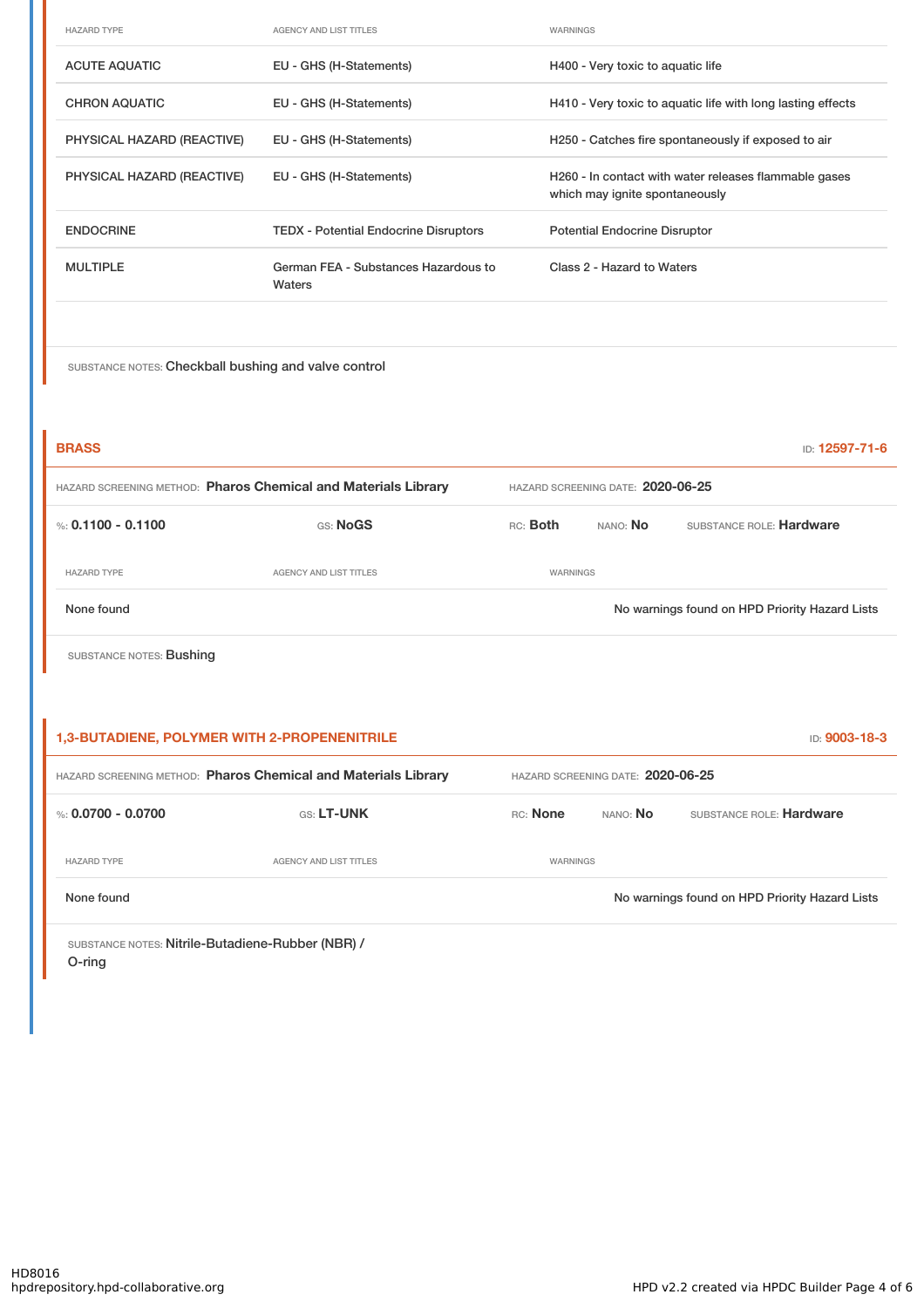This section lists applicable certification and standards compliance information for VOC emissions and VOC content. Other types of *health or environmental performance testing or certifications completed for the product may be provided.*

| <b>VOC EMISSIONS</b>                                        | N/A                                 |                     |                       |
|-------------------------------------------------------------|-------------------------------------|---------------------|-----------------------|
| CERTIFYING PARTY: Self-declared<br>APPLICABLE FACILITIES: - | <b>ISSUE DATE: 2020-</b><br>$07-17$ | <b>EXPIRY DATE:</b> | CERTIFIER OR LAB: N/A |
| CERTIFICATE URL:                                            |                                     |                     |                       |

CERTIFICATION AND COMPLIANCE NOTES: This HPD is for a product that is NOT liquid/wet applied.

## **Section 4: Accessories**

This section lists related products or materials that the manufacturer requires or recommends for installation (such as adhesives or fasteners), maintenance, cleaning, or operations. For information relating to the contents of these related products, refer to their *applicable Health Product Declarations, if available.*

No accessories are required for this product.

## **Section 5: General Notes**

dormakaba has resulted from the merger of the two well-established brands Dorma and Kaba, both known for their expertise in the area of smart and secure access solutions. Together we stand for more than 150 years of security and reliability. Our master brand dormakaba stands for our offering of products, solutions and services for secure access to buildings and rooms from a single source. Our global brand power supports us to become the trusted industry leader. For more information, please go to: www.dormakaba.com. The information contained in this HPD is to be used only as a voluntary information on our products. dormakaba makes no representation or warranty as to the completeness or accuracy of the information contained herein. The products and specifications set forth in this HPD are subject to change without notice and dormakaba disclaims any and all liability for such changes. The information contained herein is provided without warranties of any kind, either express or implied, and dormakaba disclaims any and all liability for typographical, printing, or production errors or changes affecting the specifications contained herein. dormakaba DISCLAIMS ALL WARRANTIES, EXPRESS OR IMPLIED, INCLUDING, BUT NOT LIMITED TO, THE IMPLIED WARRANTIES OF MERCHANTABILITY AND FITNESS FOR A PARTICULAR PURPOSE. IN NO EVENT WILL dormakaba BE LIABLE FOR ANY INCIDENTAL, INDIRECT OR CONSEQUENTIAL DAMAGES ARISING FROM THE SALE OR USE OF ANY PRODUCT. All sales of products shall be subject to dormakaba's applicable General Terms and Conditions, a copy of which will be provided by your local dormakaba organisation upon request.